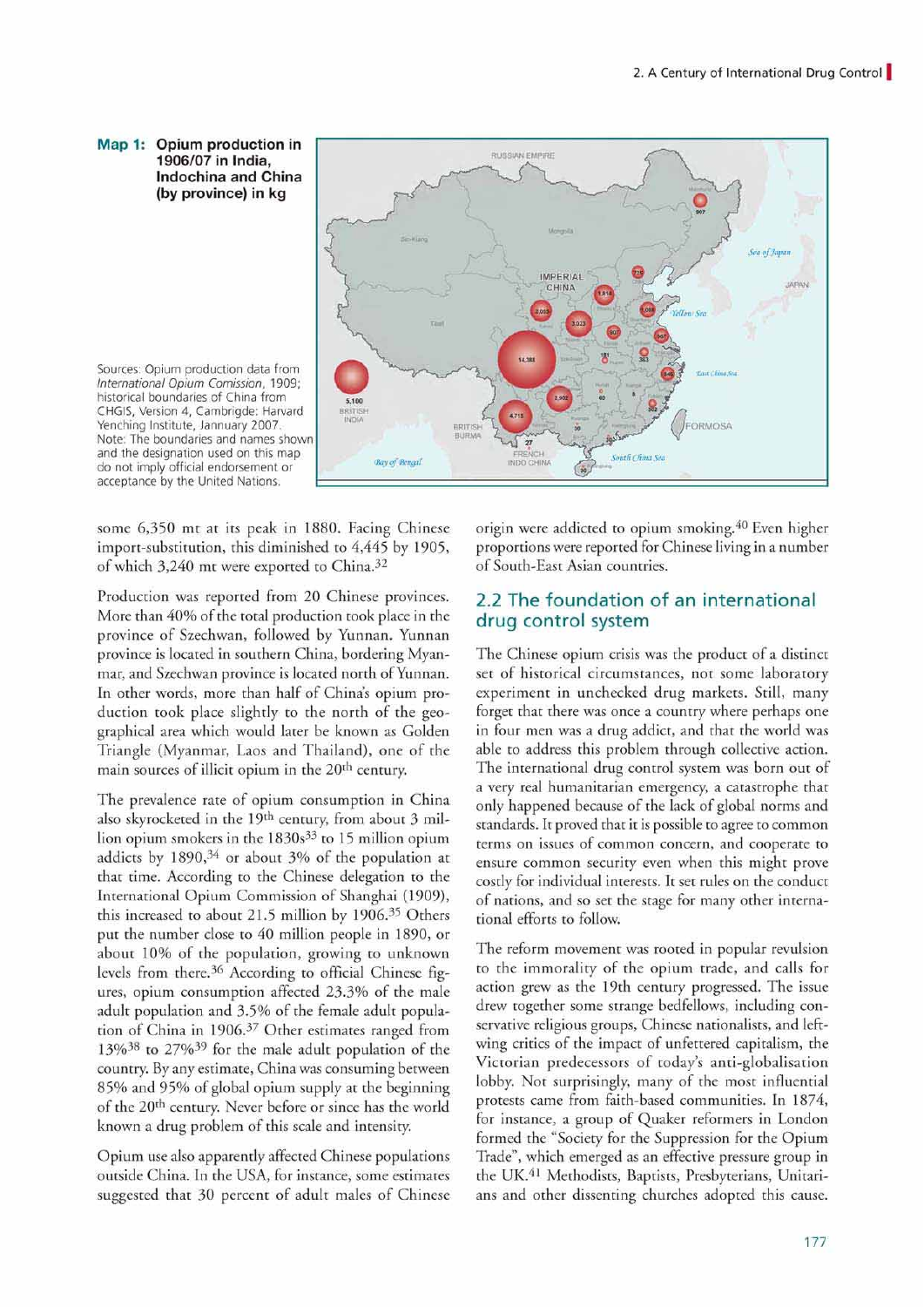Parishes and convocations held meetings and submitted numerous mass petitions in support of the 'anti-opiumists'.

In response to popular sentiment, members of the British Parliament introduced a series of anti-opium resolutions between 1875 and 1890, calling for the abolition of the opium trade and its prohibition in India. Though all were defeated, their impact on the political discourse was lasting. The British Government decided to study the opium problem in more detail. In 1893, a *Royal Commission on Opium* was formed to examine:

- whether poppy growing and the sale of opium should be, except for medical purposes, prohibited in India;
- what the cost of prohibition would be for India;
- what effect opium use was having on the moral and physical condition of the people; and,
- what Indians themselves felt about prohibition.

In its 1895 report, the Royal Commission on Opium concluded:

- the prohibition of opium save for medical purposes was neither necessary nor wanted by Indians and that the British Government should not interfere with opium production and consumption in India;
- India could not afford to give up the opium revenues as, "the finances of India are not in a position to bear the charges or compensation, the cost of necessary preventive measures and the loss of revenues"; and,
- the consumption of opium by the people of India did not cause "extensive moral or physical degradation" and that the disentangling medical from nonmedical consumption was not practical.42

The conclusions of the Commission resulted in the maintenance of the *status quo* for a few more decades. They were, of course, heavily criticized by anti-opium reformers, who claimed that the composition of the Commission had been biased, favouring from the very start the economic interests of the Government of British-India.<sup>43</sup> They felt biased commissioners had whitewashed the Indian opium question<sup>44</sup> and simply defended the *status quo*.45 While only two out of seven members were 'anti-opium reformers', the Commission collected valuable information in a rigorous manner from a broad range of key informants (723 witnesses), including medical doctors, police officials, military officers, representatives from local governments, various officials from the opium producing states, lawyers, journalists, landowners, planters, merchants and missionaries. Thus, its findings are still worthy of review.<sup>46</sup>

The conclusions of the Commission were in keeping with the testimony they heard, and the only dissenting views came from missionaries and circles close to the

temperance movement. One bishop of the Methodist Episcopal Church in India claimed that, "at least half of the opium users took it in excess with ruinous effects on their health, their morals and their finances,"47 but most witnesses were more cautious in their statements. Opium use in India at the time was found to be a habit of mainly middle-aged and older men. Its use was found to be widespread but individual consumption levels appeared to be rather low, and this mitigated the social impact.

The Commission calculated that the bulk of Indian opium users (70%) consumed between 188 and 945 grams a year and only a small proportion (10%) consumed more than 945 grams a year. Data from 4,000 opium eaters in Rajputana indicated an average daily dose of 1.4 grams or about 0.5 kg per year. Later studies from Calcutta found similar use levels: about 0.63 kg per year. This was far more moderate than consumption patterns reported from other countries. For example, official estimates on opium use in China a decade later indicated average consumption levels of between 0.84 kgd and 2.2 kge of opium per year, with daily consumption levels ranging from 3.78 grams for light smokers to 15.1 grams for heavy smokers.48

The overall perception arising from the report was that the consequences of opium consumption in India were not that different from the alcohol abuse problem faced by the UK at the time. The high price of opium in India apparently led to low consumption levels, less than half those seen in China. Further, the mode of consumption (eating instead of smoking) may have contributed to the relatively minor impact of the drug.<sup>49</sup> Of course, the Commission's findings were limited to the impact of the trade on the people of India, and did not delve into the impact of the trade on China. Locked into the geographic limitation of its terms of reference, it was impossible for the Commission to recognise the devastation the trade they had exonerated was wreaking in other parts of the world.

All of this pointed to the need for a global drug control system, but conflicting interests among the major powers made negotiation of such a system impossible. China's attempts to ban opium poppy did not work as long as

d This estimate is derived from the amount of 491,133 piculs (29,637 mt) available for consumption in 1906 and an estimate of 25 million opium users. (See: International Opium Commission, *Report of the International Opium Commission*, Shanghai, China, February 1 to February 26, 1909, Vol. I, Minutes of the Proceedings, p. 68. and International Opium Commission, *Report of the International Opium Commission*, Shanghai, China, February 1 to February 26, 1909, Vol. II, Reports of the Delegation, China, Memorandum on Opium from China, p. 66.)

e This estimate is derived from the amount of 491,133 piculs (29,637 mt) available for consumption in 1906 and an estimate of 13.46 million opium smokers in China in 1906. (See International Opium Commission, *Report of the International Opium Commission*, Shanghai, China, February 1 to February 26, 1909, Vol. II, Reports of the Delegation, China, Memorandum on Opium from China, p. 66.)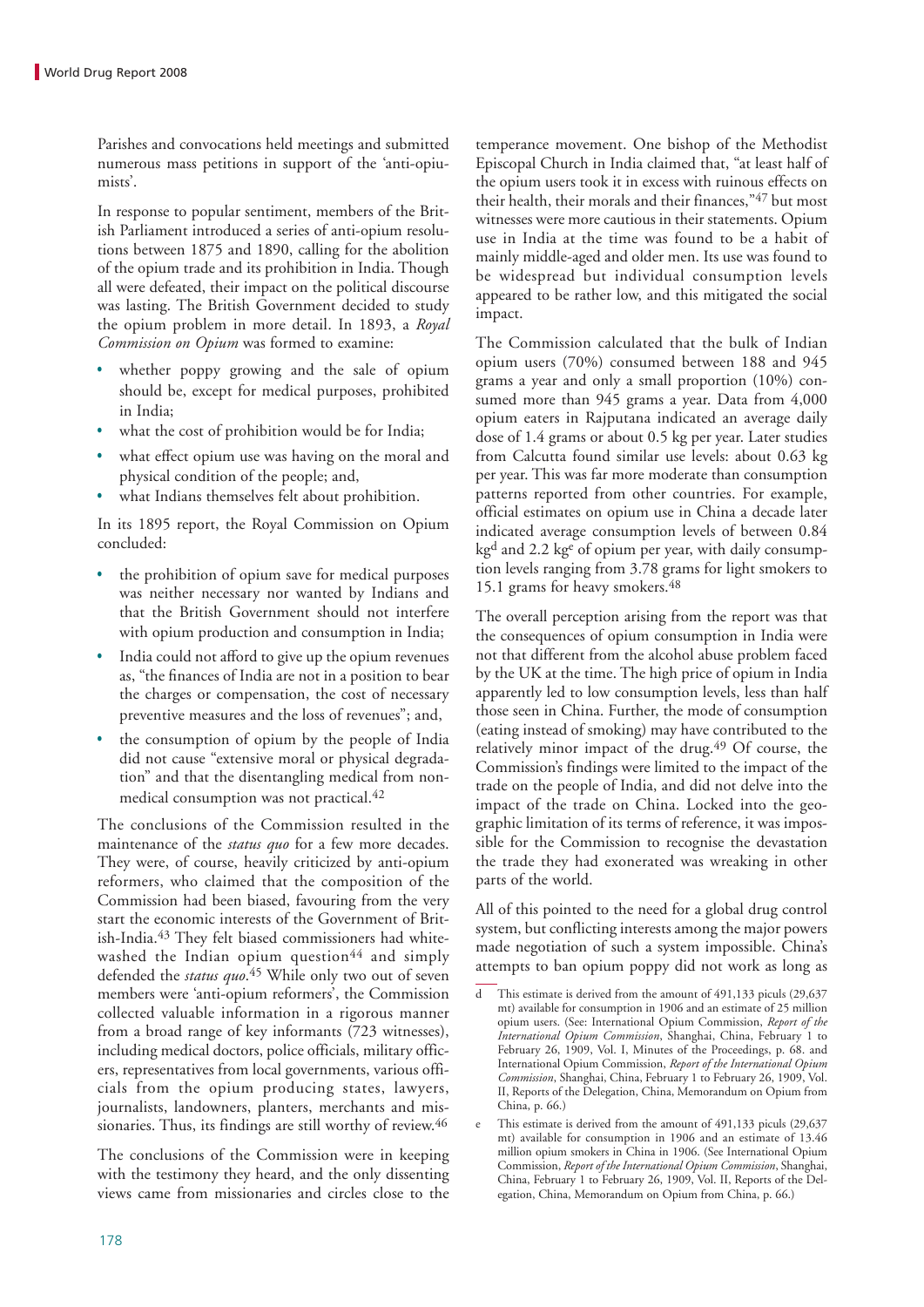opium was produced in India and merchants were ready to ship this opium to China. The British authorities, in turn, repeatedly pointed out that a reduction of opium production in India would have no positive impact on the situation in China as domestic production in China was already increasing and Turkey, Persia and other countries could easily make up the difference, with the help of eager European partners.

The global anti-opium lobby networked internationally and awaited a political window of opportunity to advance their cause. Their chance came after 1906, when the British Liberal Party, which had opposed opium on moral grounds since the mid-19th century, defeated the Conservatives, who had traditionally defended British business interests. As one of the first moves after gaining a majority in the House of Commons, the Liberals passed a resolution calling for the end of the Indo-Chinese opium trade.<sup>50</sup>

The topic of opium reform reacquired currency in the USA following the occupation of the Philippines in 1898, which included the acquisition of a large ethnic-Chinese opium addict population. The US authorities found that Manila alone had some 190 opium dens retailing a total of 130 mt of opium per year. Under Spanish rule, the opium trade in the Philippines had been farmed out to state-licensed opium monopolies. Taxes from the industry generated a substantial portion of the government's revenue, and it had been proposed that the U.S. maintain this system. The proposal was within two weeks of being adopted when it was derailed by a last-minute campaign by Manila's missionaries, appalled at the notion that the U.S. might sanction the opium evil. They contacted the International Reform Bureau, a prohibitionist missionary lobby in Washington, which immediately dispatched some two thousand telegraphic petitions to prominent supporters, calling on President Theodore Roosevelt to block the move.<sup>51</sup> President Roosevelt, impressed by this outburst of public moral indignation, ordered the Philippines government to withdraw the legislation for further study.

An Opium Committee for the Philippines was appointed in 1903, including the Episcopal Bishop of Manila, Reverend Charles Brent, a Canadian national, who would later become a key figure in the international opium reform movement. After reviewing the approach to the trade taken in nearby countries,<sup>52</sup> a number of opium regulation policies were considered. The committee concluded that progressive prohibition by a government monopoly offered the best chance of bringing opium under control. Under the Committee's proposal, the period of government monopoly would last three years. During this time, the cultivation of opium in the Philippines would be made progressively illegal, opium dens would outlawed, and the use of opium by persons under the age of 21 prohibited. The gradual detoxifica-

tion of addicts would be accomplished by strict government control of the opium supplies.53 The report was finished in 1904 and in 1905 the US Congress adopted its recommendations, passing legislation entitled, "An act to revise and amend the tariff laws of the Philippine Islands, and for other purposes". The Act empowered the Philippine colonial government to "prohibit absolutely the importation or sale of opium, or to limit or restrict its importation and sale, or adopt such other measures as may be required for the suppression of the evils resulting from the sale and use of the drug."54

While the U.S. could control conditions inside the Philippines, the large-scale production of opium and its trafficking across Asia had the potential to endanger the success of domestic policy. It became increasingly clear that unilateral action would not lead to success. The US was also interested in improving relations with China, and by adopting the anti-opium cause, it could accomplish several objectives simultaneously.

Finally, reform became possible because the nature of the Chinese opium market had changed. Import substitution had worked, imports were declining, and reports were emerging that China was actually exporting opium from its southern provinces to neighbouring territories in British Burma and French Indochina. It appeared that it was only a matter of time until the world's largest opium producer would emerge as the world's largest opium exporter.

During this same period, China changed its political approach from one of confrontation towards one of quiet diplomacy. In the wake of the Boxer Rebellion (1900), Beijing slowly and cautiously worked on getting Western help to restrict foreign drug activities in China. In September 1900, for example, the Chinese authorities requested that France take steps to halt the smuggling of opium, morphine and drug paraphernalia from the French Concession at Shanghai. One by one, agreements were secured from Western governments to prohibit opium importation, often as riders to commercial treaties.55 While these bilateral agreements were not enough to stop the trade, they did provide a basis for anti-opium activists to take their cause to the international stage.<sup>56</sup>

# 2.2.1 The Shanghai Opium Commission, 1909

The first international conference to discuss the world's narcotics problem was convened in February 1909 in Shanghai. This forum became known as the 'Opium Commission' and laid the groundwork for the elaboration of the first international drug treaty, the International Opium Convention of The Hague (1912).<sup>57</sup> Preparations for the Shanghai conference started in 1906. The original plan was to limit the conference to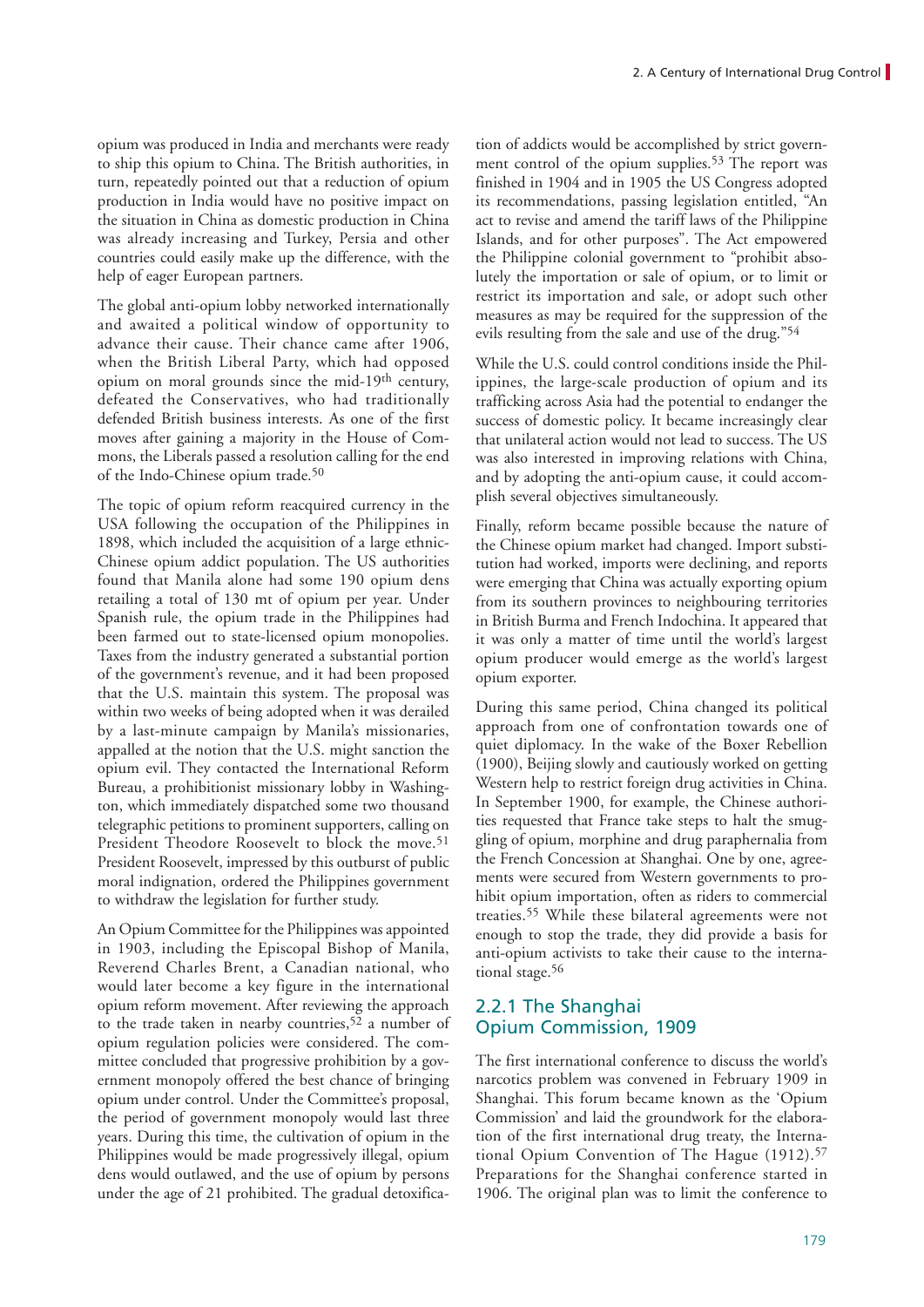the situation in Asia, but a number of parties argued that the issue could not be properly discussed unless all the major producing, manufacturing and consuming nations attended. There was also concern about the degree to which delegates would be empowered to make agreements on behalf of their national governments. The invitation list was thus expanded, and it was agreed that the invited delegates would only act in an advisory capacity to their respective governments.58 This compromise allowed most of the colonial powers at the time to attend, including Great Britain, the USA, France, the Netherlands, Portugal, Germany, Austria-Hungary, Italy, Russia, Japan, China, Persia (Iran) and Siam (Thailand).59

Remarkably, the Commission appeared to be having an impact even before the delegates convened in Shanghai. The mere fact that a meeting of this sort was to take place prompted considerable reform, implemented so that countries could show progress when the detailed statistics were laid on the table. These initiatives ranged from changes in the control regime to an outright ban of opium poppy cultivation. In the British controlled territories of Malaya, for example, a Commission on Opium was created in 1907, two years in advance of the Commission. The opium farms in Singapore, Penang and Malacca were suspended as of 31 December 1909. The Government Monopolies Department then entered into possession of the premises and reopened them with a view to pursuing a policy of gradual suppression of opium-smoking in these territories.<sup>60</sup>

The most important initiative made in advance of the Commission, however, was the bilateral agreement which bound Britain to gradually eliminate its opium sales to China between January 1908 to the end of 1917. China, in return, had to promise to have its opium poppy cultivation eliminated within the same ten year period.61 Under the agreement, Britain would reduce its exports to China by 10% annually under the condition that China reduced its domestic cultivation at the same rate. To allay the fears that unreported domestic production might upset the scheme, British officials were given the right to undertake independent verification missions, starting three years after the start of the implementation of the agreement. The inspector, nominated by London, was given unlimited access to the interior of China.62 In order to demonstrate its seriousness to the British authorities, the Chinese Government started a major anti-drug campaign.63 This opium suppression campaign was later described as "the most successful of all the Manchu reforms."64 The Chinese authorities also issued an edict in 1906, which, while not banning opium outright, set out a clear process by which both opium production and consumption would be reduced over the next decade.

Thus, when the delegations at the first international

drug conference in Shanghai convened in 1909, they could already report on major successes in reducing the opium problem. The Chinese delegation could report a strong decline of domestic opium production (-37%) from 35,400 mt in 1906 to 22,200 mt in 1908. This process became even more pronounced after the Shanghai conference, as Chinese efforts to curb production resulted in a further 82% decline by the end of the imperial regime in 1911.<sup>f</sup>

In parallel, a large number of countries/territories reported significant declines in their opium imports and sales prior to 1909, including Formosa (Taiwan), French-Indochina, Siam (Thailand), Burma (Myanmar), and the Philippines, suggesting that the preparation of an international conference on the opium topic had already prompted the authorities of many countries to become more vigilant.

At the Commission itself, for the first time, a detailed global overview of the world's drug situation was provided and the representatives from the various nations were able to engage in an open dialogue on this basis. Information was shared regarding the trade, consumption and financial aspects of the opiates market, and these data provide a basis for comparison with the situation today. Total opium production was estimated at around 41,600 mt in 1906/07,<sup>65</sup> almost five times more than global illicit opium production a century later.

## **Fig. 5: Opium production estimates for 1906/07 (in mt)**



Source: International Opium Commission, *Report of the International Opium Commission*, Shanghai, China, February 1 to February 26, 1909, Vol. II, Reports of the Delegations and Hamilton Wright, "The International Opium Commission", *The American Journal of International Law,* Vol. 3, No. 3, July 1909, pp. 648- 673.

f If this process had continued, China could have eliminated opium production even before the planned 10-year period. The overthrow of the imperial government by a nationalist revolt in 1912, reversed, however, this downward trend as the new nationalist government in Beijing was unable to control the provinces where local warlords promoted the cultivation of opium poppy to strengthen their position.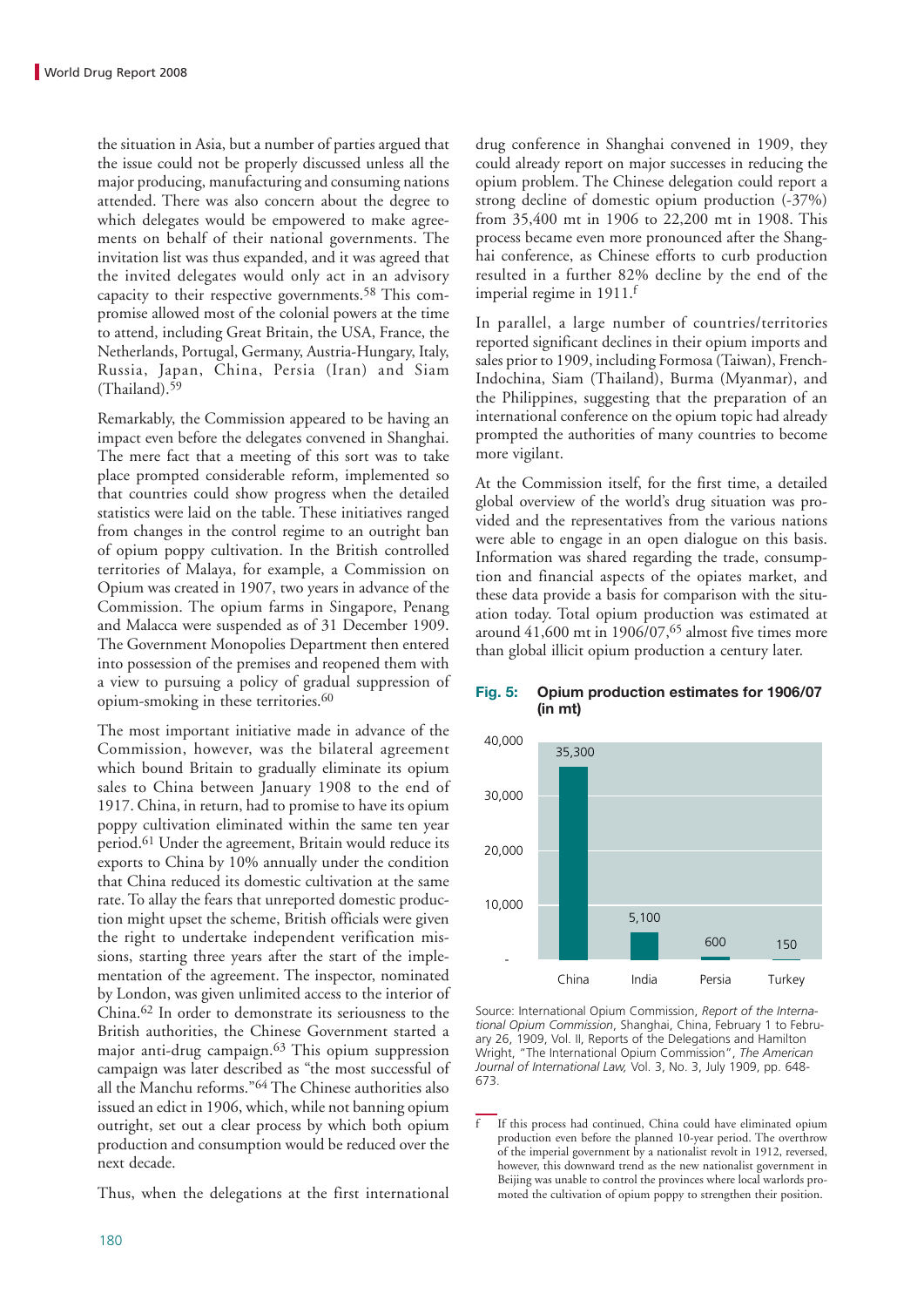

### **Fig. 6: Raw opium exports\* (from domestic production and imports), 1907**

\* Original data converted into metric ton equivalents.

Source: International Opium Commission, *Report of the International Opium Commission*, Shanghai, China, February 1 to February 26, 1909, Vol. II, Reports of the Delegations.

Not surprisingly, China was revealed to lead the world in opium production, with about 35,000 mt produced in 1906, around 85% of the world total. Despite this bumper crop, China still imported 12% of its national supply in 1908, mostly from India.<sup>66</sup> The world's second largest opium producer was India, with about 12% of the world total. Total production in Bengal was reported to have amounted to more than 3,400 mt of opium in 1906/06. About 1.5 million farmers made their living from opium production in Bengal alone.67 The next largest producer was Persia, modern day Iran. Annual production in Persia was estimated at around 600 mt or 1½% of the world total. Some 25% of this output was consumed domestically and 75% ( $\approx$ 450 mt) was destined for export. Persian opium was reported to have been next in quality after Indian opium.68

While invited, Turkey did not attend the conference. However, the head of the US delegation reported later that estimates available to the US delegation suggested that Turkey produced some 2,300 'cases' of opium in 1907. Assuming that the measurement of a 'case' was equivalent to that of a 'chest', the typical measure for opium at the time, Turkey would have produced around 150 mt of opium in 1907. The US delegation believed that this was exceptionally low and that in a normal year Turkey would produce between 5,000 and 6,000 cases (320-380 mt) and in very good year up to 8,500 cases (540 mt).69 Turkish opium was characterized by a high morphine content and was thus widely used for export to Europe or America for medicinal purposes. Production in other countries was far more moderate. The French authorities estimated that, at most, Indochina might have produced between 24 to 30 mt annually. It was estimated that an additional 20 to 25 mt of opium were smuggled from Yunnan province (China) into French-Indochina.70 Opium production was also

reported by the British authorities to be taking place in the geographical area of present day Myanmar: in Kachin villages and in the Shan State, the main opium producing regions of Myanmar today.71

Opium production in Afghanistan, today the world's largest opium producer, was not investigated at the Shanghai conference. This reflects the fact that all information available at the time suggested that opium production in this country was still very modest, largely restricted to the north-eastern parts of the country (Badakshan), and not for export.72

### **Trade**

Data presented at the Shanghai conference also enabled the identification of the main opium trade flows. The largest opium exporter at the time was clearly India. Exports of Indian opium in 1906/07 amounted to 4,200 mt, suggesting that 82% of total production was destined for export. Exports in 1906/07 went primarily to China (76%), followed by exports to the Strait Settlements: Singapore and parts of present-day Malaysia: Malacca, Penang, and Dinging (20%).

The second and third largest exporters identified were Hong-Kong and Singapore, which were primarily reexporters rather than major producers of the drug. Hong Kong's exports went primarily to China (86%). Shipments to destinations outside China accounted for 14% of the total and went mainly to Macao (8%, which again re-exported to China) and to the Philippines (2%). Smaller amounts went also to London, Victoria, the Straits Settlements, Vancouver, Panama and New York. The world's second largest producer/exporter was Persia, shipping some 450 mt to markets abroad. Most of the exports went to the Straits Settlements and Hong Kong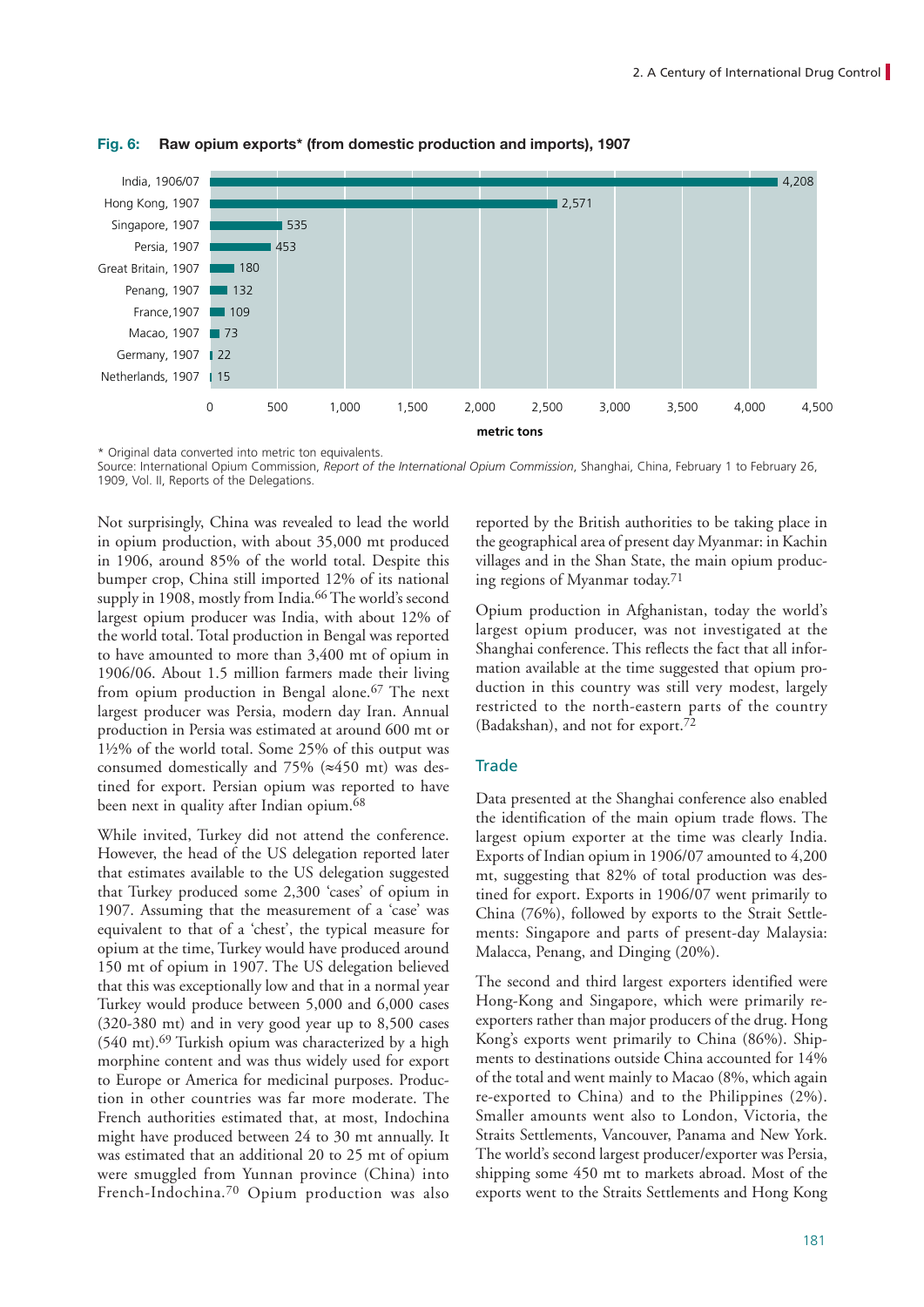

## **Fig. 7: Raw opium imports (including for re-export)\*, 1907**

\* Original data converted into metric ton equivalents.

Source: International Opium Commission, *Report of the International Opium Commission*, Shanghai, China, February 1 to February 26, 1909, Vol. II, Reports of the Delegations.

(about two thirds), followed by exports to the UK (about a quarter). The rest went to continental Europe and Africa. $^{73}$  The third largest exporter was most probably Turkey, though comprehensive export statistics from this country were not made available since Turkey did not attend the conference.

Import statistics were actually quite a bit more comprehensive than the export figures:

- China led the list among importers (3,300 mt), followed by Hong Kong (2,600 mt) and Singapore (some 640 mt), both of which re-exported to China.
- The largest European importer of opium was the UK (386 mt), though the bulk of this was also reexported;
- Imports of between 200 and 350 mt were reported by the Federated Malay States (now part of Malaysia), Macao and the USA; opium shipped to Macao was again mainly for re-export;
- Imports of between 100 mt and 200 mt were reported by Penang (now part of Malaysia), Netherlands-India (now Indonesia), Japan, French Indochina (now Vietnam, Laos and Cambodia) and France;
- Imports of between 50 and 100 mt were recorded by Siam (Thailand), the Philippines, Germany and Burma;
- Imports of between 10 and 50 mt went to Canada, Australia and the Netherlands;

At the low end, with imports of less than 10 mt, were Ceylon (now Sri Lanka), Cuba, South Africa (Natal and Cape), Italy, Austria-Hungary and New Zealand.

Total reported imports amounted to some 8,800 mt. A century later, the corresponding global figure of legal opium imports had fallen to less than 500 mt (467 mt in 2006).74 This reflected lower production levels of opium as well as less opium trade. The re-export of legally imported opium is nowadays the exception, rather than the rule.

# Consumption

In addition to collecting data on the trade, the Commission gathered information on the amount of opium consumed in various countries. These reports do not provide us with a complete picture of global consumption, but they do provide some basis for a very rough estimate.

China was home to the greatest number of users, with estimates at the conference ranging from a very conservative estimate of 13.5 million<sup>75</sup> opium smokers to 25 million opium users (3.4%-6.3% of the total population). The Commission finally recorded the figure of 21.5 million users (5.4% of the population). This suggests consumption levels of about 1.4 kg of opium per user per year – a high figure compared to other national estimates. Similar figures were found for Chinese populations located in areas not controlled by the Chinese government. For example, the number of licensed opium smokers in Japanese-administered Formosa (Taiwan)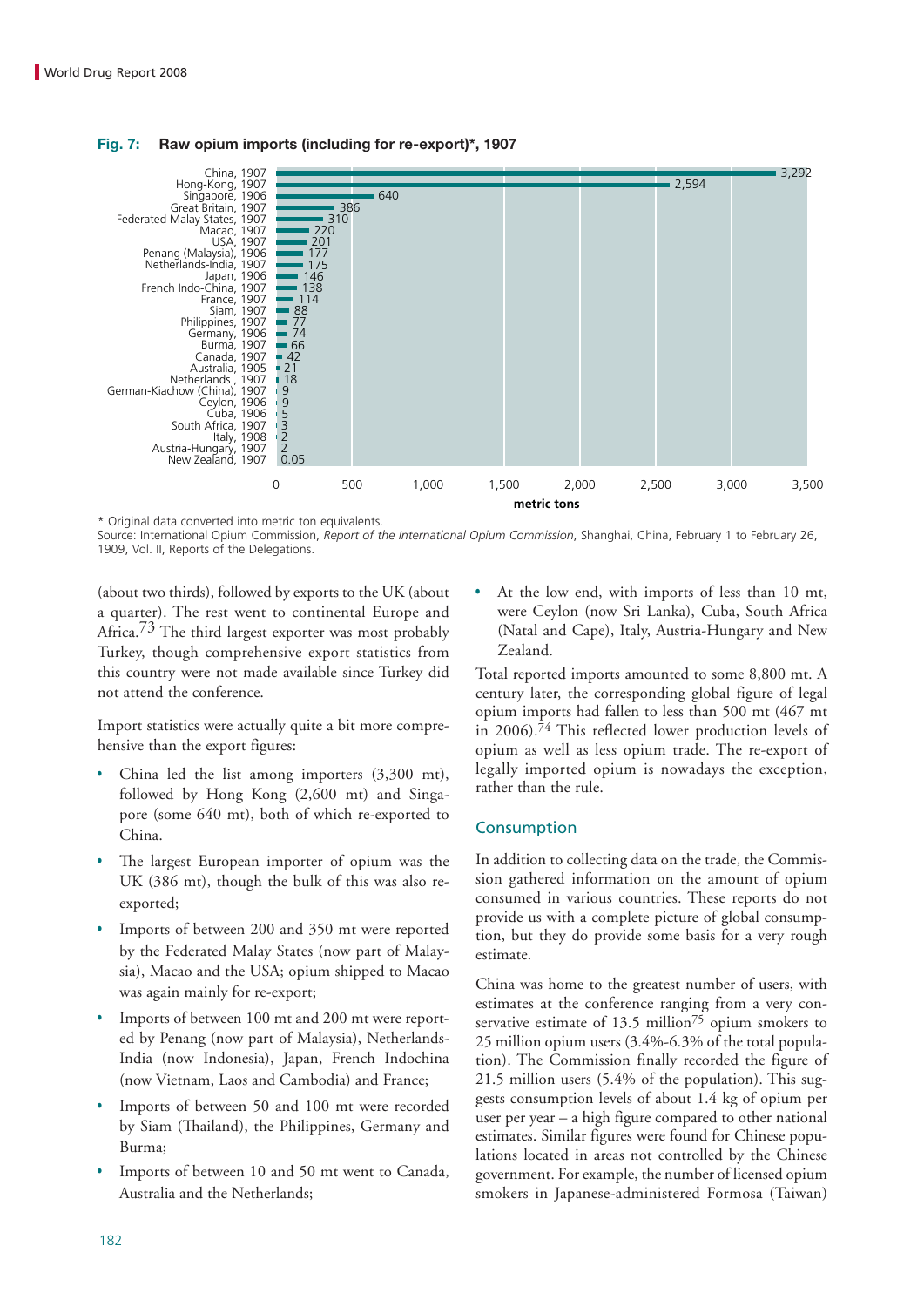

### **Fig. 8: Opium related revenues as a percentage of total (state) revenues, 1906/07**

Source: *Report of the International Opium Commission*, Vol. 2, "Report of Committee on Trade Statistics," pp. 355-365, Shanghai, 1909

amounted to 169,064 in 1900 (6.3% of the total population), falling to 113,165 by 1907 (3.7%). This was a well-monitored population, which consumed 1.29 kg per user per year over the 1897 to 1907 period.76

Similarly high levels of opium consumption were reported for mostly adult male Chinese labourers (totalling 118,000) working in the United States. The US authorities reported that the bulk of the country's opium imports (94%) were for Chinese labourers working in the USA. They estimated that 15% of the workers were heavy smokers at 2.72 kg per user per year, another 20% were light smokers at 0.68 kg, and a further 10% were social smokers at 28.35 grams. Thus, close to 45% of Chinese labourers were estimated to be opium users, with an average annual consumption rate of 1.22 kg per user.77 It was later suggested that the share of workers using the drug may have been less, perhaps 30%, but this would raise the average use level to over 2 kg per user per year.78

Consumption levels in non-Chinese populations were estimated to be much lower. For example, French estimates of opium consumption in Vietnam were 0.2 kg per user per year for the Vietnamese population, compared to 1.4 kg for the Chinese population. Legal consumption of opium in the world's second largest opium producing country, British India (excluding Burma), was reported to amount to 422.3 mt in 1907/08. The British authorities admitted that the total could have been higher as this figure only accounted for licit opium consumption and diversions from the licit trade were known to take place. The average normal dose, as identified by the Royal Commission in 1895, amounted to 21.5 grains per person per day (equivalent to about 0.5 kg per year). Based on these data, there were about 830,000 opium users in British-India (excluding Burma)

in 1907/08 and an overall prevalence rate of 0.4%. In Burma, the figure appears to have been even lower, at 0.27 grams per user per year consumed by 1.5% of the total population, most likely due to the relatively high prices of opium. 79

### Revenues

Data were also presented at the conference on the revenues generated by the trade, and they illustrate the startling degree to which national governments, and not only the users, were addicted to opium. After the Chinese Government levied a consolidated tax on both foreign and domestic opium in 1906, income from opium was reported to have been about £2.1 (British pounds sterling) in 1906, equivalent to 14% of the annual central government income.80 And these are just the national figures – opium was also taxed at the provincial level, and this income was said to be worth about  $£3$  million a year.<sup>81</sup> Mr. Leech, the counsellor of the British Legation at Beijing and one of the main experts on these issues at the time, estimated that the Chinese authorities derived in total an income of £6.5 million from opium in 1906, only £1.7 million of which accrued to the national government.82

The reported income from the opium production and trade in British India, excluding the so-called 'Native States', amounted to £4.7 million in the fiscal year 1906-07. In contrast to a century earlier, when in some years close to a third of the total state income was derived from opium, the figure was 6.3% by 1906-07.83 The income was generated from the difference between the production price and the auction price (more than 75%) as well as from auction fees (less than 25%). About 80% of the total export income was generated in trade with China.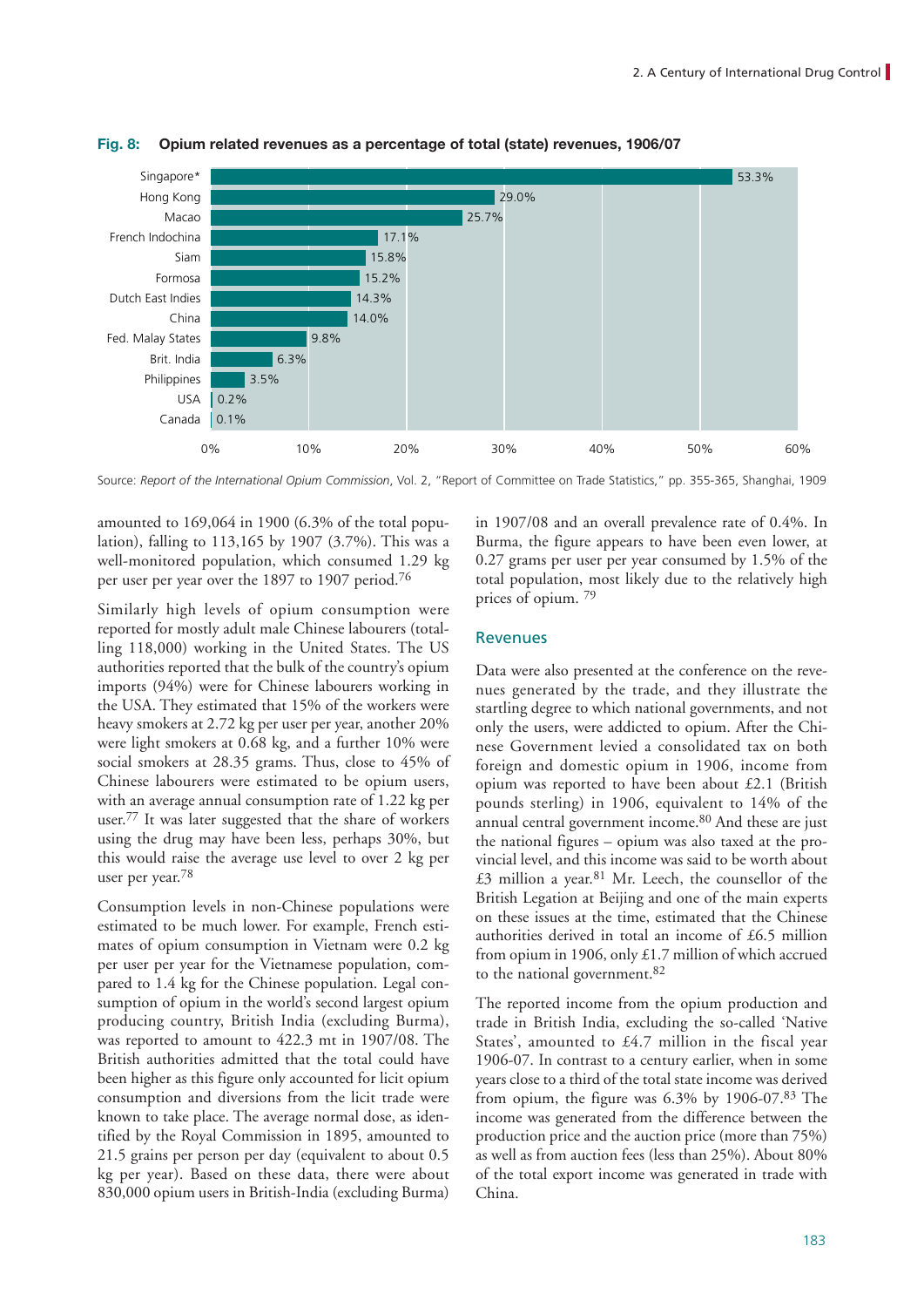The highest proportion of state revenues from opium was reported from Singapore and the other two so-called British 'Straits Settlements', Penang and Malacca (both today part of Malaysia). Opium provided 53.3% of total revenue to these territories in 1906. In 1904, the proportion was even higher, at 59.1% of the total. 84

Aside from exchanging data and information, the International Opium Commission also made a number of non-binding recommendations for dealing with the trade. It was agreed that it was undesirable to import drugs into a country where their use was illegal. Key was the commitment of India, which was still the world's largest opium exporter at the time, to end all opium

exports to jurisdictions that prohibited its import. Appeal was made to the governments controlling foreign concessions in China to co-operate in closing opium dens and applying local drug regulations to the foreign settlements. The Commission also strongly urged governments to take decisive measures to control the manufacture and distribution of morphine, as addiction to morphine was reported to be spreading. While the Commission was not mandated to provide binding agreements, it did set the stage for the signing of The Hague Opium Convention just three years later, which then formally established narcotics control as an element of internatonal law.85

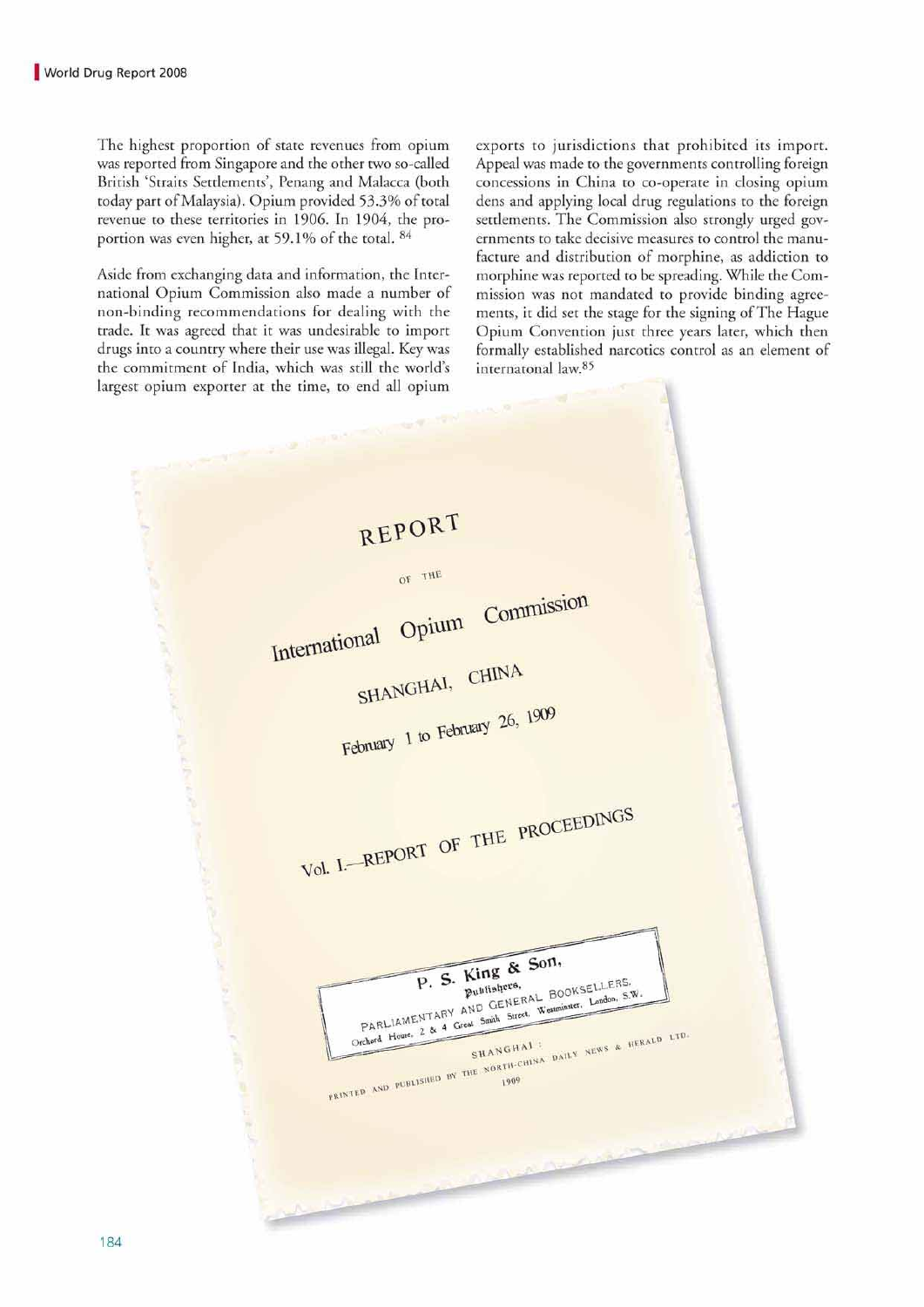#### 84 A L OPIUM COMMISSION

*The following are the Resolutions as adopted, in their revised form :*—

#### *BE IT RESOLVED:*

1. That the International Opium Commission recognises the unswerving sincerity of the Government of China in their efforts to eradicate the production and consumption of Opium throughout the Empire; the increasing body of public opinion among their own subjects by which these efforts are being supported; and the real, though unequal, progress already made in a task which is one of the greatest magnitude.

2. That in view of the action taken by the Government of China in suppressing the practice of Opium smoking, and by other Governments to the same end, the International Opium Commission recommends that each Delegation concerned move its own Government to take measures for the gradual suppression of the practice of Opium smoking in its own territories and possessions, with due regard to the varying circumstances of each country concerned.

3. That the International Opium Commission finds that the use of Opium in any form otherwise than for medical purposes is held by almost every participating country to be a matter for prohibition or for careful regulation ; and that each country in the administration of its system of regulation purports to be aiming, as opportunity offers, at progressively increasing stringency. In recording these conclusions the international Opium Commission recognises the wide variations between the conditions prevailing in the different countries, but it would urge on the attention of the Governments concerned the desirability of a re-examination of their systems of regulation in the light of the experience of other countries dealing with the same problem.

4. That the International Opium Commission finds that each Government represented has strict laws which are aimed directly or indirectly to prevent the smuggling of Opium, its alkaloids, derivatives and preparations into their respective territories ; in the judgment of the International Opium Commission it is also the duty of all countries to adopt reasonable measures to prevent at ports of departure the Shipment of Opium, its alkaloids, derivatives and preparations, to any country which prohibits the entry of any Opium, its alkaloids, derivatives and preparations.

5. That the International Opium Commission finds that the unrestricted manufacture, sale and distribution of Morphine already constitute a grave danger, and that the Morphine habit shows signs of spreading : the International Opium Commission, therefore, desires to urge strongly on all Governments that it is highly important that drastic measures should be taken by each Government in its own territories and possessions to control the manufacture, sale and distribution of this drug, and also of such other derivatives of Opium as may appear on scientific enquiry to be liable to similar abuse and productive of like ill effects.

6. That as the International Opium Commission is not constituted in such a manner as to permit the investigation from a scientific point of view of Anti-Opium remedies and of the properties and effects of Opium and its products, but deems such investigation to be of the highest importance, the International Opium Commission desires that each Delegation shall recommend this branch of the subject to its own Government for such action as that Government may think necessary.

7. That the International Opium Commission strongly urges all Governments possessing Concessions or Settlements in China, which have not yet taken effective action toward the closing of Opium divans in the said Concessions and Settlements, to take steps to that end, as soon as they may deem it possible, on the lines already adopted by several Governments.

8. That the International Opium Commission recommends strongly that each Delegation move its Government to enter into negotiations with the Chinese Government with a view to effective and prompt measures being taken in the various foreign Concessions and Settlements in China for the prohibition of the trade and manufacture of such Anti-Opium remedies as contain Opium or its derivatives.

9. That the International Opium Commission recommends that each Delegation move its Government to apply its pharmacy laws to its subjects in the Consular districts, Concessions and Settlements in China.

[NOTE.—*The Portuguese Delegation reserved its vote on these resolutions in every instance. With regard to the vote of the Italian 'Delegation, attention is called to the following correspondence.]* 

185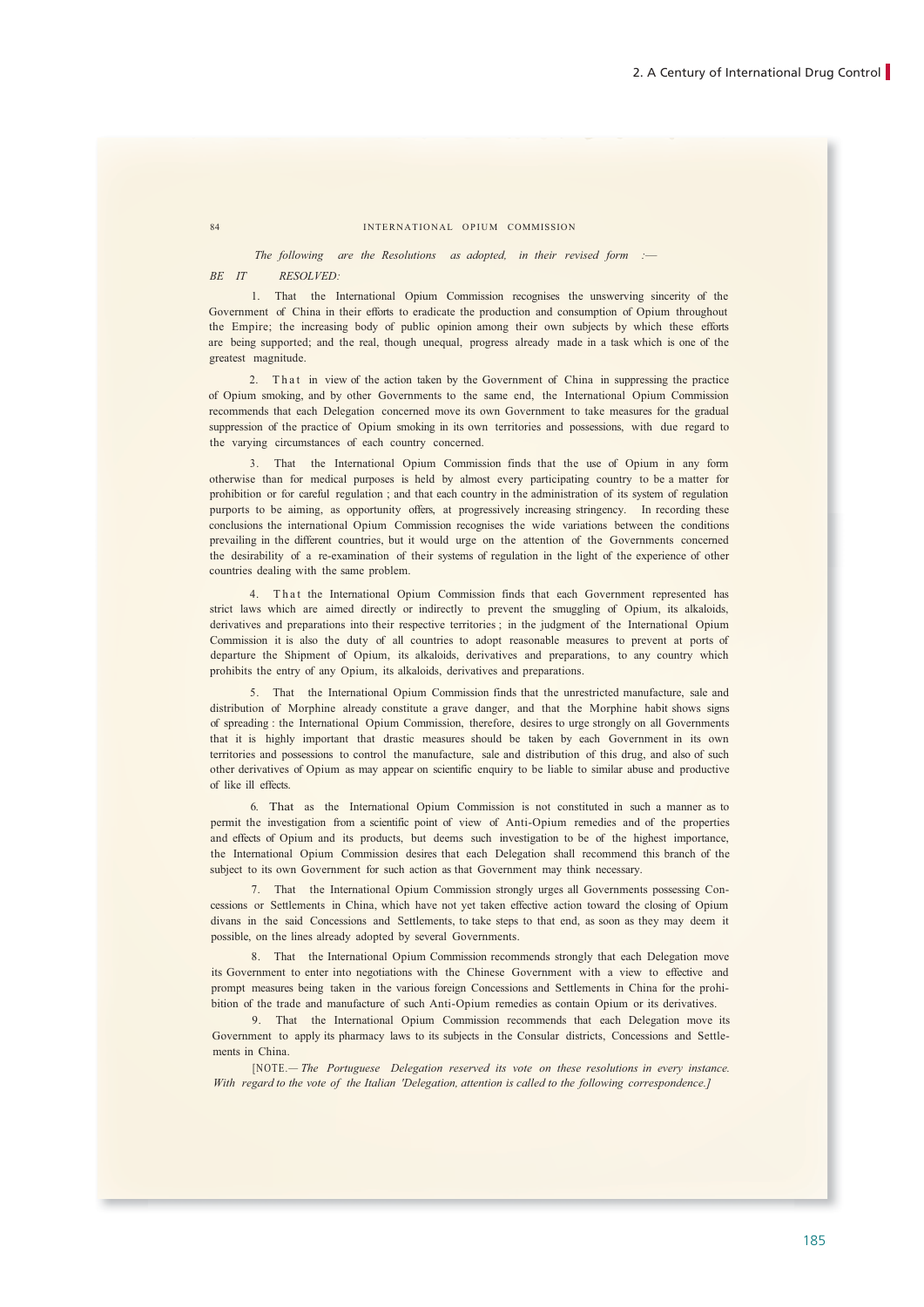

**Fig. 9: Total opium production in China, 1906-1911**

Source: Conférence Internationale de l'Opium, La Haye, 1 décembre 1911 – 23 janvier 1912, p. 57



**Fig. 10: Opium imports of China (in mt), 1906-1911**

Source: Conférence Internationale de l'Opium, La Haye, 1 décembre 1911 – 23 janvier 1912, p. 67

#### **Fig. 11: Total opium exports of Macao, 1905-1907**



Source: International Opium Commission, Shanghai 1909, Annex 1. Statistics of Trade in Opium.



### **Fig. 12: Opium imports of Formosa and Japan, 1905-1907**

Source: International Opium Commission, Shanghai 1909, Annex 1. Statistics of Trade in Opium.



#### **Fig. 13: Opium imports of France and Indochina, 1905-1907**

Source: International Opium Commission, Shanghai 1909, Annex 1. Statistics of Trade in Opium.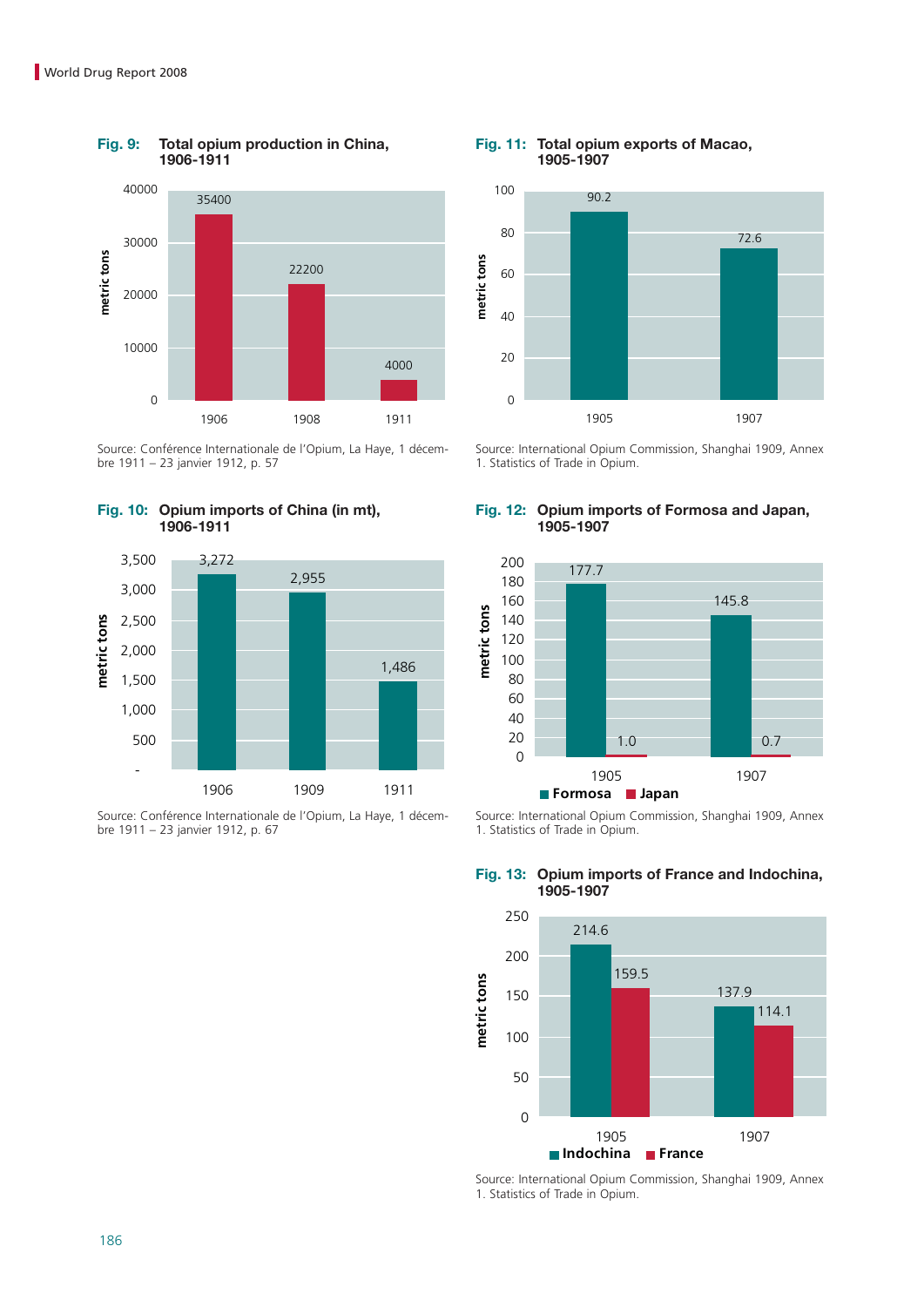

### **Fig. 14: Sales of chandu (prepared opium) in Indochina, 1903-1910**

Sources: International Opium Commission, Shanghai 1909, Annex 1. Statistics of Trade in Opium and Conference Internationale de l'Opium, La Haye, 1 décembre 1911 – 23 janvier 1912, Tome II, p. 81.



**Fig. 15: Opium imports of the Philippines, 1905-1909**

Source: Conférence Internationale de l'Opium, La Haye, 1 décembre 1911 – 23 janvier 1912, Tome II, p. 6.

## **Fig. 16: Opium imports of the USA, 1904-1909**



Source: Conférence Internationale de l'Opium, La Haye, 1 décembre 1911 – 23 janvier 1912, Tome II, p. 34.



### **Fig. 17: Opium imports of Siam (Thailand), 1904-1907**

Source: International Opium Commission, Shanghai 1909, Annex 1. Statistics of Trade in Opium.



### **Fig. 18: Opium sales in Burma (Myanmar), 1904-1911**

Sources: International Opium Commission, Shanghai 1909, Vol II, p. 187 and Conférence Internationale de l'Opium, La Haye, 1 décembre 1911 – 23 janvier 1912, Tome II, p. 93.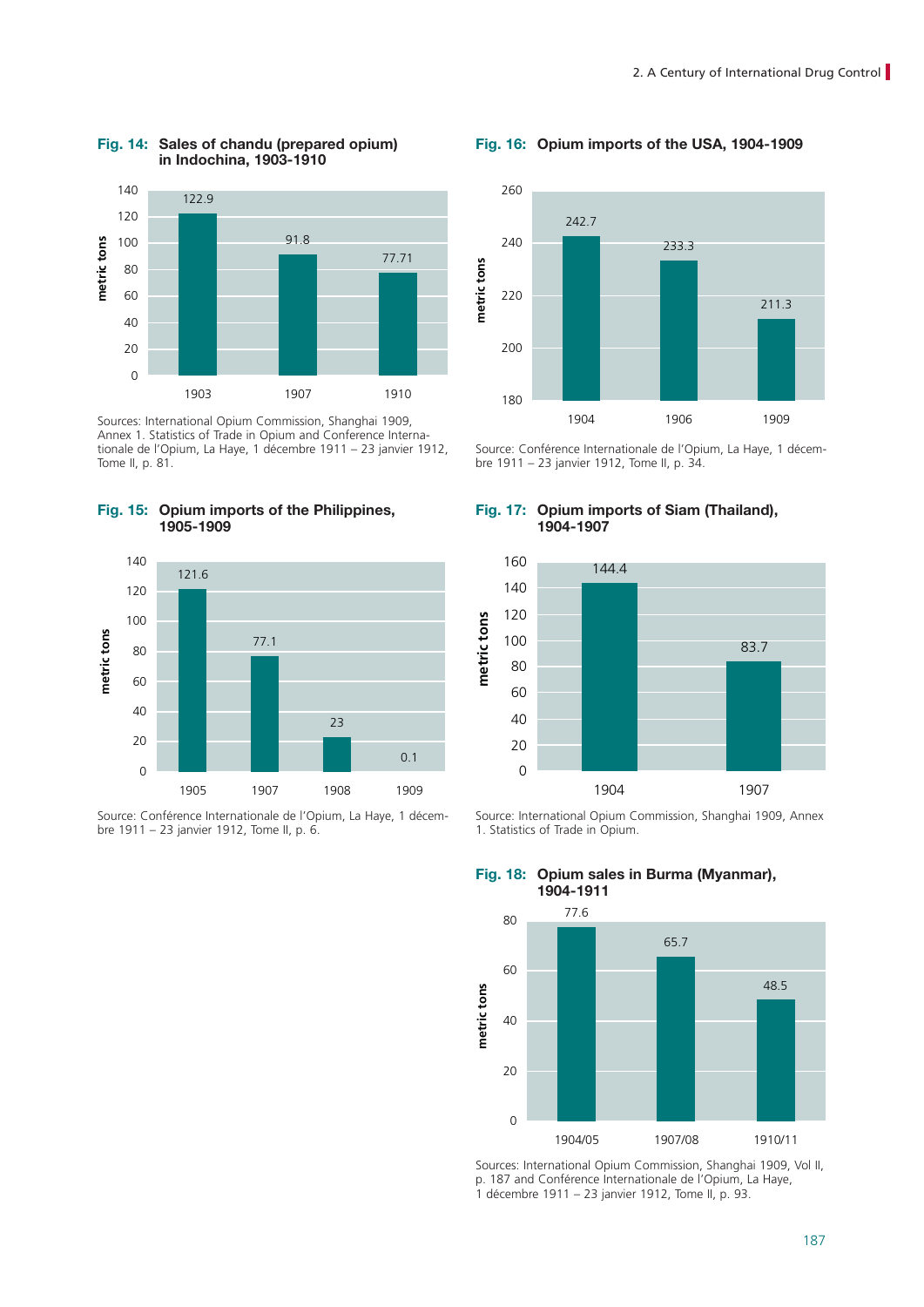

#### **Fig. 19: Coca leaf exports from Peru, 1877-1905**

Source: David. F. Musto, "International Traffic in Coca Through the Early 20th-century," *Drug and Alcohol Dependence*, 49, 1998, Table 6, p. 153.

# 2.2.2 The Hague Convention, 1912

The recommendations of the Shanghai conference did not constitute an internationally legally binding international instrument. It was again the bishop of the Philippines, the Right Reverend Charles H. Brent, who lobbied for a follow-up conference, and argued that this time, the delegates should be allowed to commit on behalf of their governments. After having gained US support, he worked with anti-opium groups in Britain and beyond to secure the agreement of the other nations. The formal initiative came from the US State Department, and the government of the Netherlands agreed to host the conference and act as a secretariat. The conference took place in The Hague from 1 December to 23 January 1912 with the participation of representatives from China, France, Germany, Italy, Japan, the Netherlands, Persia, Portugal, Russia, Siam (Thailand), the UK and the British oversees territories (including British India), and the USA. Bishop Brent was again elected president.

Following intensive discussions, the conference agreed on the world's first international drug control treaty. The first International Opium Convention consisted of six chapters and a total of 25 articles. In addition to opium and morphine, which were already under extensive discussion at the Shanghai Conference, the Convention of The Hague also included two new substances that had become problematic: cocaine and heroin.

Cocaine was first synthesised by the German chemist, Albert Niemann in 1860, and rapidly gained popularity in both medical and recreational use in the late 19th century. Coca leaf exports from Peru tripled between 1900 (566 mt) and 1905 (1490 mt), before declining again due to regulation in the US market. This decline was offset by new cultivation in Java, where exports grew from 26 mt in 1904 to 1,353 mt in 1914.

Coca exports from Peru were primarily destined for the USA and Europe, mainly Germany. Exports to the USA doubled in the 1890s, reaching a peak at around 1,300 mt in 1906. In addition to domestic manufacture, the USA also imported large quantities of cocaine from abroad, thus emerging as the world's largest cocaine market $86$  a position which the country maintains into the 21st century. The situation was sufficiently serious for a number of individual U.S. states to issue their own laws to curb the abuse of cocaine towards the turn of the century.

The growing recognition of the problematic nature of cocaine, amplified by the international discourse on the topic, led to a long term decline in its licit production over the next century. Global legal cocaine manufacture in 1903 amounted to 15 mt (of which two thirds, or around nine mt were consumed in the USA).87 The legal manufacture of cocaine was 0.3 mt by 2006,88 of this one third, or 0.1 of a ton, is legally consumed in the USA. Awareness among medical doctors of the risks involved in cocaine use – which came about largely through the early international drug control system – and the subsequent development of alternative medicines which have less serious side effects, led to this decline. Most of the progress in reducing global cocaine production was already achieved in the first half of the 20<sup>th</sup> century.

Heroin was a relatively new addition to the drug control problem at the time of the Hague Convention, as it had only become available as a pharmaceutical preparation in 1898. Ironically, it was originally marketed as a nonaddictive alternative to morphine, which was already proving problematic in many areas. Recognising that the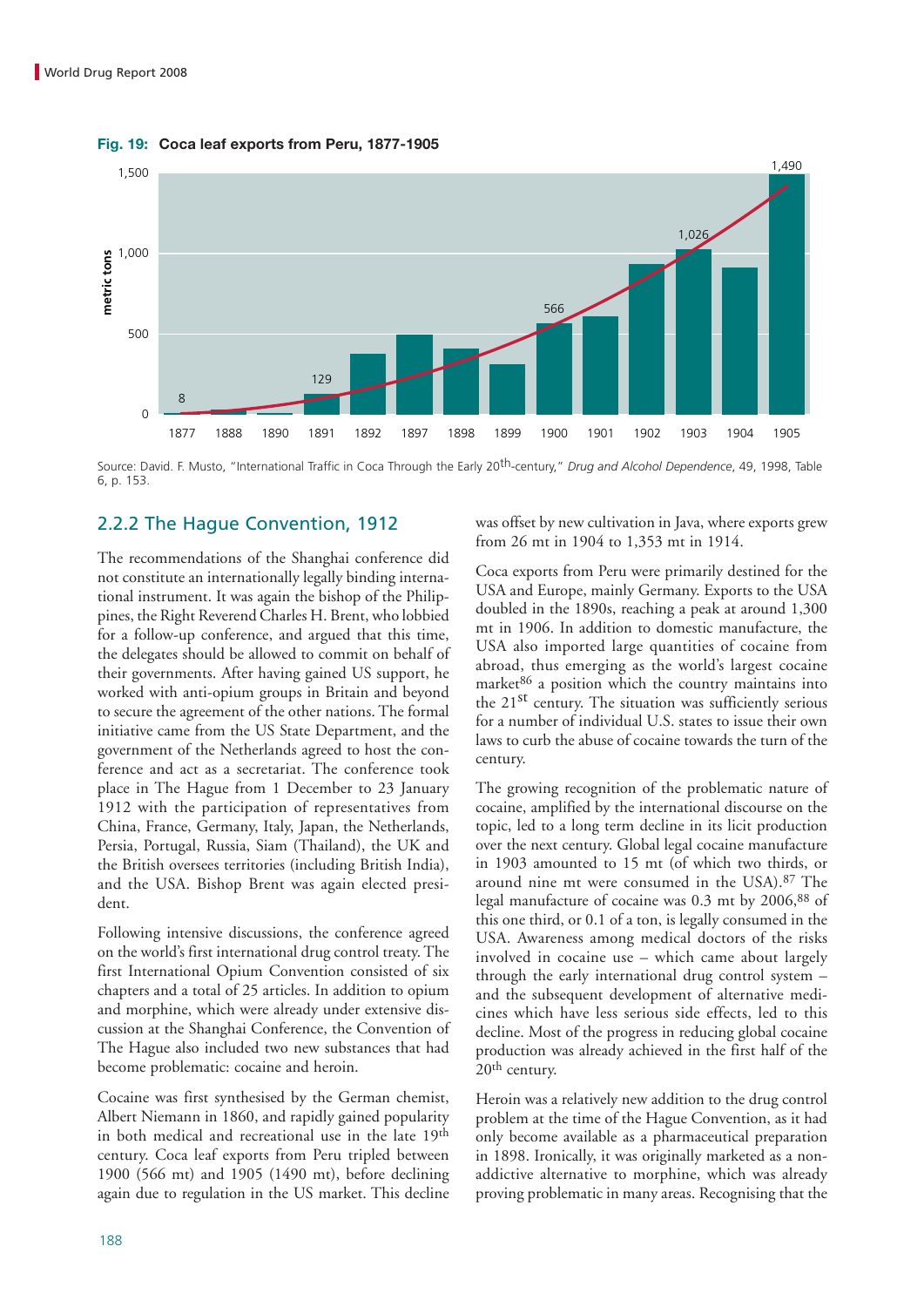

## **Fig. 20: Coca leaf exports from Java (Indonesia), 1904-1914**

Source: David. F. Musto, "International Traffic in Coca through the Early 20th- century," *Drug and Alcohol Dependence*, 49, 1998, Table 6, p. 153.



## **Fig. 21: Legal cocaine production, 1903-2006**

Sources: Paul Gootenberg, "Cocaine in Chains: The Rise and Demise of a Global Commodity, 1860-1950", in Steven Topik, Carlos Marichal & Zephyr Frank, *From Silver to Cocaine*, Durham and London 2007, pp. 321-351, United Nations, "Legal Trade in Narcotics 1949", *Bulletin on Narcotics*, 1951, Issue 2, United Nations, "Legal Trade in Narcotics 1950", *Bulletin on Narcotics*, 1952, Issue 2, United Nations, "Legal Trade in Narcotics 1952", International Narcotics Control Board, *2007 Narcotic Drugs*, New York 2008, p. 99 and p. 212.

global narcotics problem now included these drugs, the signatories to the International Opium Convention bound themselves to work towards a progressive suppression of the abuse of opium, morphine and cocaine and the establishment of a mutual understanding for this endeavour.89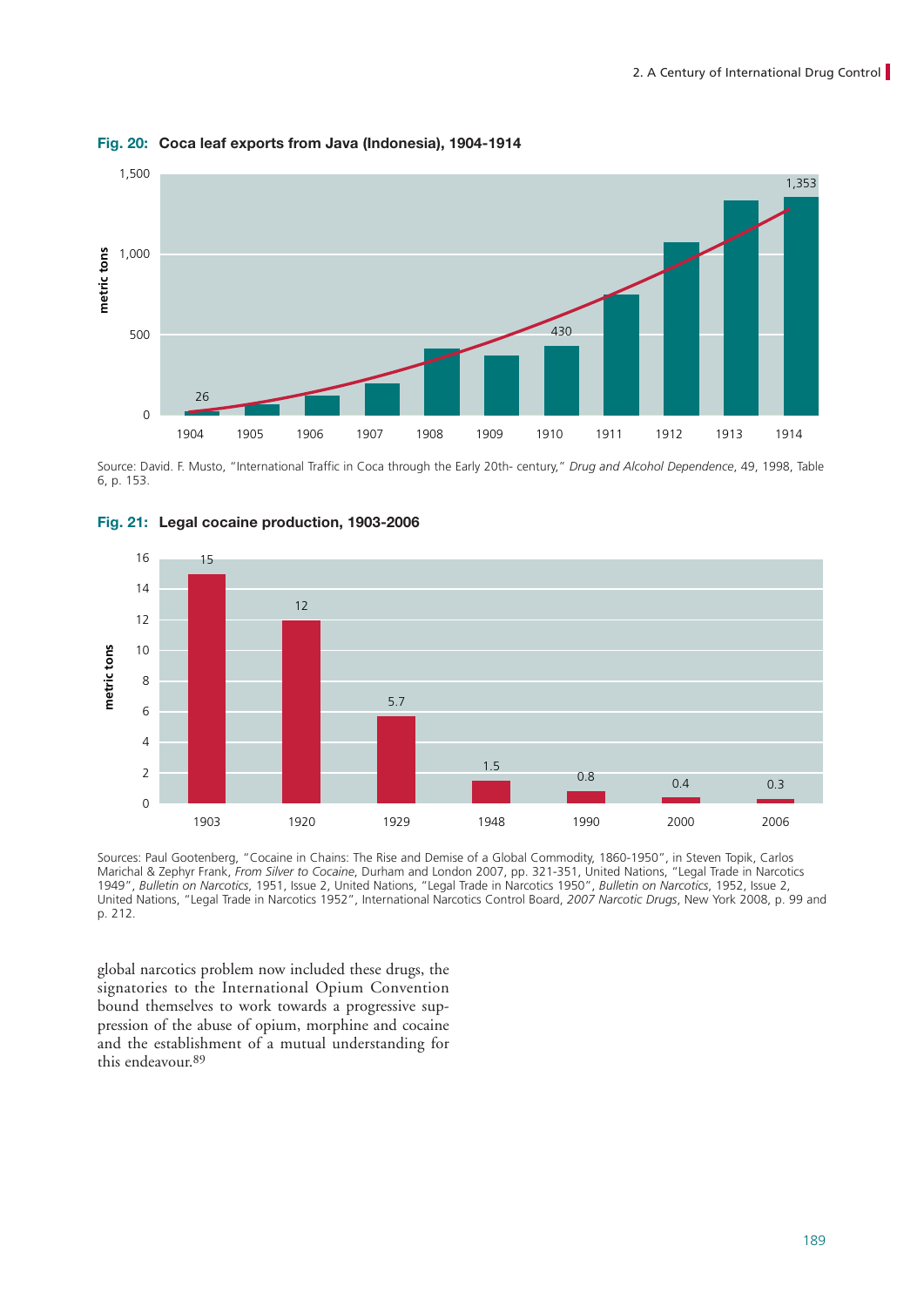Chapter I of the International Opium Convention deals with raw opium. In Article 1, all contracting Powers committed themselves to enact effective laws and regulations to control the production and distribution of raw opium. In Article 2, the participating countries agreed to limit the number of towns, ports and other locations involved in the opium trade. In Article 3, countries agreed to prevent the export of raw opium to countries that prohibit its import. This was in one of the key achievements of the Convention. In Article 4, countries committed themselves to mark every package containing raw opium for export that exceeded five kilograms.

Chapter II deals with prepared opium. In Article 6, the contracting Powers agreed to gradually eliminate the manufacture, domestic trade and use of prepared opium. Article 7 declared that the import and export of prepared opium was to be prohibited 'as soon as possible'. Under Article 8, countries agreed to prohibit the export of prepared opium to countries that prohibited its import. All remaining exports had to be properly marked, indicating the content of the package, and exports were restricted to specially authorised persons.

Chapter III dealt with medicinal opium, morphine, heroin and cocaine. Article 9 called on the contracting Powers to enact pharmaceutical laws or regulations to confine the use of morphine, and cocaine to medical use only and asked for mutual co-operation to prevent the use of these drugs for any other purposes. Article 10 called on the contracting parties to control all persons manufacturing, importing, selling, distributing and exporting morphine, and cocaine, as well as the buildings in which such industry or trade was carried out. In addition, only specially licensed establishments and persons would be permitted to manufacture morphine and cocaine. Records of the quantities manufactured, as well as imports, sales, exports and all other distribution of these substances, were to be kept. Article 11 specified that any sale to unauthorized persons must be prohibited. Article 12 stipulated that only specially authorised persons were allowed to deal in these substances. Article 13 laid down that exports were only allowed to licensed persons in the receiving country. Article 14 stipulated that these rules and regulations regarding the manufacture, import, sale and export had to be applied to (a) medicinal opium, (b) to preparations containing more than 0.2% morphine or more than 0.1% of cocaine, (c) to heroin or preparations containing more than 0.1% of heroin and d) to all new derivatives of morphine, cocaine, or of their respective salts, as well as to every other alkaloid of opium which may be liable to similar abuse and ill-effects.

Chapter IV dealt mainly with the drug problem of China. Article 15 called on the parties to take all necessary measures to prevent the smuggling of opium (raw and prepared), morphine, heroin and cocaine into China or into the Far-Eastern colonies and leased territories of China occupied by foreign powers. The Chinese Government, on their part, was to take similar measures for the suppression of the smuggling from China to the foreign colonies and leased territories. In Article 17, the parties committed themselves to adopt necessary measures to restrict and control the habit of smoking opium in any holdings in China and, in Article 18, to gradually reduce the number of shops selling raw and prepared opium.

Chapter V had only two articles. In Article 20, the contracting Powers were asked to make the illegal possession of opium, morphine, cocaine and their respective salts a penal offence. Article 22 made it an obligation for the contracting Powers to communicate to each other, through the Ministry of Foreign Affairs of the Netherlands, (a) the texts of existing laws and administrative regulations with regards to narcotics and (b) to provide statistical information regarding the trade in raw and prepared opium, morphine, heroin and cocaine.

Chapter VI dealt with the final provisions of the treaty and the signing and ratification procedures. In Article 22, all countries were invited to sign the convention, including those not present at the creation of the convention. A number of the latter were specifically mentioned, such as Turkey, Serbia, Switzerland, Bolivia, Peru, and Colombia. Article 23 stipulated that all the Powers had to sign the convention before it could be ratified. According to Article 24, the convention would enter into force three months after all the ratifications would have been received. In the event of not having received all signatures by the end of 1912, the Government of the Netherlands was instructed (Article 23) to invite the Powers who had signed the convention to deposit their ratifications. The treaty was, however, not clear what the legal consequences of an only partial ratification would be.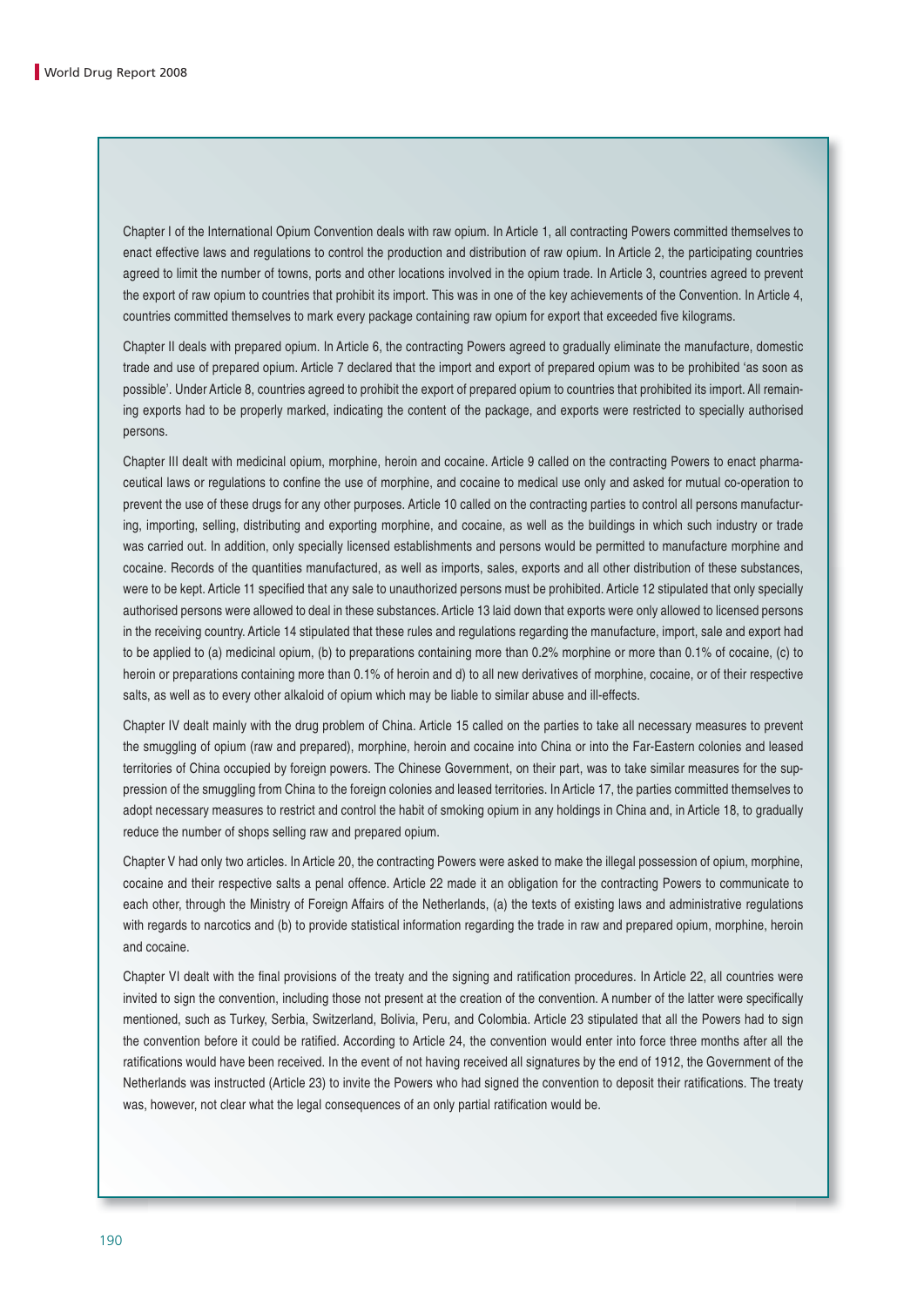The 1912 convention was far from perfect, but it contained many of the elements of a comprehensive drug control treaty. It also had value as an advocacy tool, as an official declaration on the dangerous practices of opium smoking and the non-medical trade in opium and other drugs.90 It also provided the impetus for national legislation on the topic, such as the 1913 Harrison Act in the United States, the foundation of U.S. drug law in the 20<sup>th</sup> century.<sup>91</sup> The lack of U.S. legislation at the time of the Hague conference significantly undermined the ability of the U.S. to press its case. Perhaps partly as a result, the U.S. delegation did not succeed in securing an agreement over a reduction in opium poppy cultivation. Thus, Article 1 only obliged the contracting powers to 'control' opium production, not to limit it to medical and scientific use. However, exports, imports and local distribution were expected to fall as a consequence of the implementation of the convention, and they did. States also agreed to gradually suppress opium smoking, but they did not agree on any timetable, and this allowed most states to maintain the status

A controversial proposal, put forward by the U.S. delegation, was to implement a system of reciprocal notification concerning opium imports and exports and the granting of reciprocal rights to search vessels suspected of carrying contraband opium. These two US proposals, however, did not meet with the approval of the other countries. Italy, affected by the cannabis and hashish trade in its African possessions, proposed measures to reduce the trade in cannabis herb and resin, but this proposal did not find sufficient support at The Hague conference, which merely recommended that the issue be investigated. Significant gains were made by China, the subject of a whole chapter of the convention, but this progress was largely nullified by the subsequent collapse of the empire.<sup>92</sup>

quo over the next decade.

Chapter III, dealing with the manufacture of drugs, proved to be the most controversial one in the negotiations. In particular, the German empire objected to curtailing its manufacture and exports of psychoactive drugs. In the negotiations, the German delegation succeeded in having codeine removed from the list of substances under control. Germany also argued that until states not represented at the conferenceg adhered to the treaty's provisions, the drug business would simply migrate to the countries featuring the least restrictive regulatory regime. Thus, the German delegation, supported by France and Portugal, insisted that all thirtyfour governments would have to ratify the treaty before it entered into force. The argument was logical, as anything short of complete international cooperation could jeopardize global control efforts. In the short run, how-

The most important of these were Peru and Bolivia for coca production; Turkey, Serbia and other Balkan countries for opium production; and Switzerland for its pharmaceutical industry.

ever, such a ratification process made it almost impossible for the treaty to be enacted.<sup>93</sup>

The outbreak of World War I prevented the implementation of the first international drug control treaty at the global level. The United States, China and the Netherlands (as the secretariat of the treaty), in addition to Norway and Honduras, however, adopted the Opium Convention among themselves. While this had little practical effect, it at least prevented the burial of the First International Opium Convention.

World War I led to rapidly rising levels of drug use in several countries. Many of the countries that had been reluctant to implement the International Opium Convention changed their attitude in light of growing domestic substance abuse problems. Great Britain, for instance, used the *Defense of the Realm Act* to tighten domestic controls, focusing on punitive measures for cocaine and opium offences. Germany, Canada and other states instituted similar acts to restrict access to drugs and to deter smuggling while conserving vital medicinal resources (such as morphine), which were of particular importance during wartime. Many of these ad-hoc wartime administrative arrangements were made permanent after 1918.94 Most countries were aware of the consequences of a large-scale, nation-wide morphine epidemic, a problem first manifest among veterans of the US civil war half a century earlier.<sup>95</sup> Wartime smuggling also demonstrated that laxity in one jurisdiction could easily imperil the efficacy of the legislation elsewhere. Thus, the UK Home Office introduced a system of import/export authorizations designed to ensure that all drug shipments into and out of Britain had a legitimate destination. This system was then increasingly adopted by other countries and would eventually emerge as the nucleus for successful legal drug control at the international level.96

The situation was different in China. Major progress in reducing opium poppy cultivation and in curbing opium smoking had occurred in China over the 1906-1911 period.97 The 1911 revolution disrupted the anti-opium campaign, and many of the prohibitions on opium smoking, retailing and trafficking were no longer enforced. In 1915, the leader of the new Republic, Yuan Shikai, went a step further and approved again government-managed opium monopolies in several provinces (Guandong, Jiangxi and Jiangsu), effectively legalizing opium again. After his death in 1916, opium revenue became a major financial resource for many warlords, mainly through so-called 'fines' (i.e. taxes) on cultivation, trade, and consumption. Ironically, the policy of 'suppression through fines' made opium use more common in many parts of the country, especially in the south-west and north-west.98

Despite this setback, the international drug control